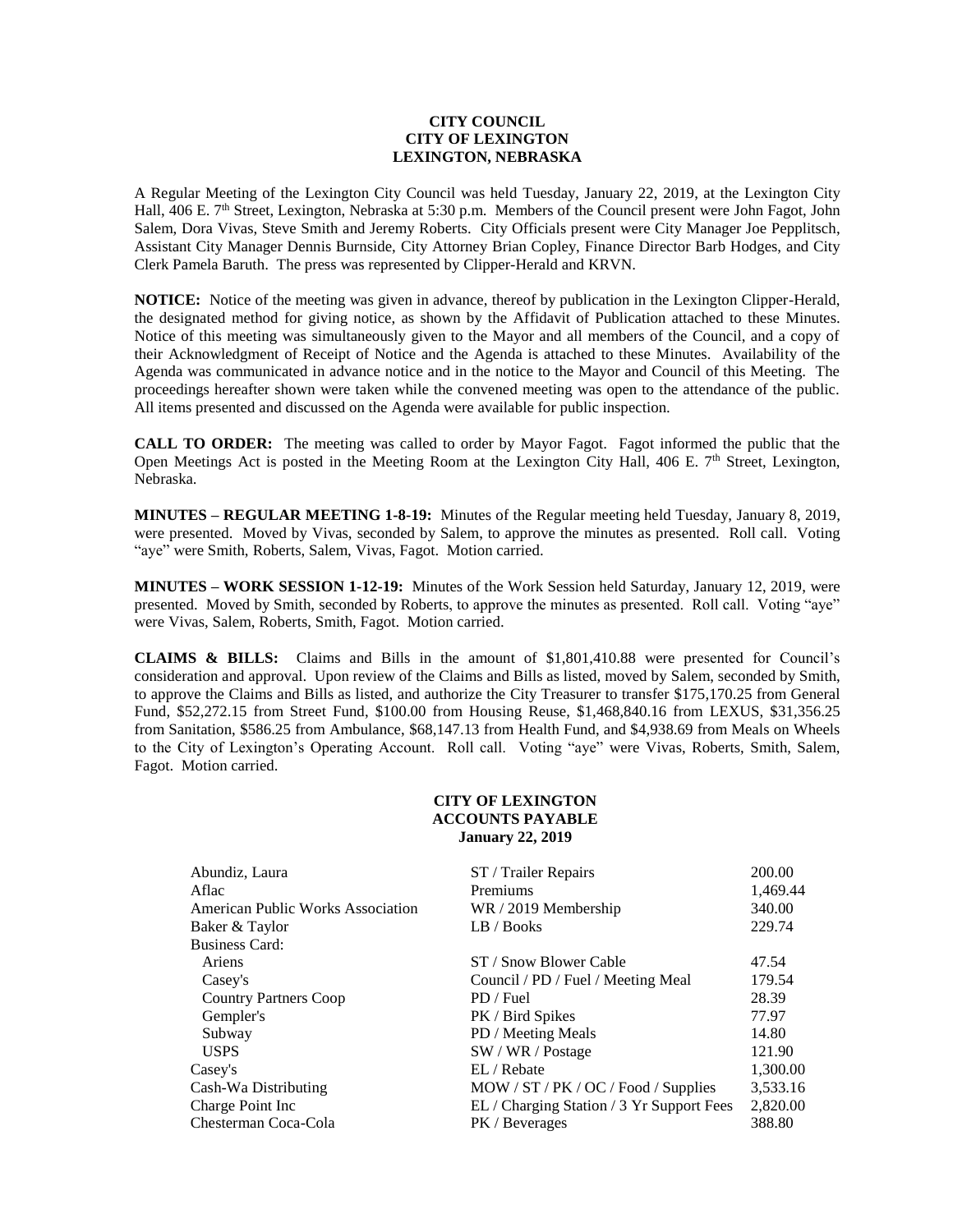| Core & Main                          | WR / Meter Touchpads                             | 445.10       |
|--------------------------------------|--------------------------------------------------|--------------|
| <b>Curt Harkless Construction</b>    | OOR / Inspection Training                        | 100.00       |
| Danko Emergency Equipment            | FD / Tool Bag / Cleaning Supplies                | 131.48       |
| Davis Energy                         | Fuel                                             | 4,103.72     |
| Dawson Public Power District         | <b>Power Purchase</b>                            | 10,060.42    |
| Demco                                | LB / Books                                       | 352.55       |
| Downey Drilling Inc                  | WWTP / Dewatering / Discharge Piping             | 6,503.45     |
| <b>Eakes Office Solutions</b>        | LB / Office Supplies                             | 88.11        |
| Electrical Engineering & Equipment   | EL / Street Light Wire                           | 28.21        |
| <b>Eustis Body Shop</b>              | ST / Vehicle Repair                              | 683.27       |
| Fagot Refrigeration & Electric       | SW / Lift Station Motor Repair                   | 75.00        |
| Fastenal                             | PK / SW / WR / Table Bolts / Paint               | 239.86       |
| Gale/Cengage                         | LB / Books                                       | 51.08        |
| Galls                                | PD / Uniforms                                    | 71.93        |
| Gnirk Lawn Care Inc                  | ST / Snow Removal                                | 430.00       |
| Gonzalez, Clemente                   | EL / Rebate                                      | 600.00       |
| Hach                                 | WWTP / Lab Testing Supplies                      | 158.82       |
| <b>Health Claims</b>                 | Claims                                           | 30,912.85    |
| <b>Hiland Dairy Foods</b>            | MOW / Dairy Products                             | 347.74       |
| Holbein, Dahlas                      | Ambulance / FD / Vehicle Maintenance             | 1,500.00     |
| IGS Solar                            | EL / Power Purchase                              | 19,353.10    |
| <b>Ingram Library Services</b>       | LB / Books                                       | 112.49       |
| Jim Phillips Construction            | ST / WR / Repairs                                | 14,708.00    |
| John Deere Financial                 | Cemetery / Fuel Cap                              | 31.79        |
| Jones Plumbing & Heating             | EL / Water Line Repair                           | 651.92       |
| Knapp Electric Inc                   | SW / Pump Repair                                 | 934.76       |
| Lexington City Payroll Account:      |                                                  |              |
| Payroll                              | Wages                                            | 145,952.01   |
| Social Security                      | Employer Portion / FICA Med                      | 10,854.89    |
| Union Bank & Trust                   | <b>Employer Portion / Pension</b>                | 4,656.33     |
| Union Bank & Trust                   | <b>Police Pension</b>                            | 3,131.47     |
| <b>ICMA</b>                          | <b>City Manager Pension</b>                      | 881.89       |
| Lexington Health Fund                | Self-funding                                     | 47,587.50    |
| <b>Lexington Newspapers</b>          | Publications                                     | 1,517.98     |
| Lexus                                | <b>Utilities</b>                                 | 42,789.99    |
| Louthan & Wilson PC                  | Professional Fees                                | 1,200.00     |
| Majestic Theater                     | DV SRV / Waste Water Ads                         | 1,500.00     |
| McCall's Quilting                    | LB / Subscription                                | 21.98        |
| Mead Lumber                          | PK / WR / Paint Scraper / Rope / Staples         | 19.00        |
| Mid-American Research Chemical       | PK / ST / Janitorial Supplies                    | 357.45       |
| <b>Midwest Connect</b>               | Mail System Maintenance Agreement                | 1,010.08     |
| Mobotrex                             | EL / Traffic Signal Light                        | 456.00       |
| Nebraska Environmental Products      | ST / Snow Blower Repair                          | 9,560.31     |
| Nebraska Public Power District       | <b>Power Purchase</b>                            | 1,127,708.05 |
| Nebraska Public Power District       | 0 & M                                            | 100,667.22   |
| Nebraskaland Tire                    | PK / ST / WR / Maintenance / Repairs             | 1,436.45     |
| Nebraskalink                         | LB / Internet Service                            | 15.00        |
| OCLC Inc                             | LB / Subscription                                | 141.55       |
| <b>O'Reilly Auto Parts</b>           | ST / WR / De-Icer / Handles / Wiper Motor 192.90 |              |
| Orthman Community YMCA               | Memberships                                      | 1,058.00     |
| Overton Sand & Gravel                | ST / Sand / Gravel / Salt Gravel                 | 338.52       |
| Platte Valley Auto Mart              | PD / Maintenance / Repairs / Parts               | 1,070.51     |
| <b>Platte Valley Communications</b>  | FD / PK / Tower Rent / Radio Repair              | 1,072.21     |
| Platte Valley Glass & Trailers       | ST / Window Replacement                          | 100.00       |
| <b>Plum Creek Motors</b>             | ST / Repairs                                     | 442.55       |
| <b>Rasmussen Mechanical Services</b> | LB / Heat Pump Check                             | 388.25       |
| <b>RDO Truck Centers</b>             | ST / Clutch / PTO Cable                          | 451.00       |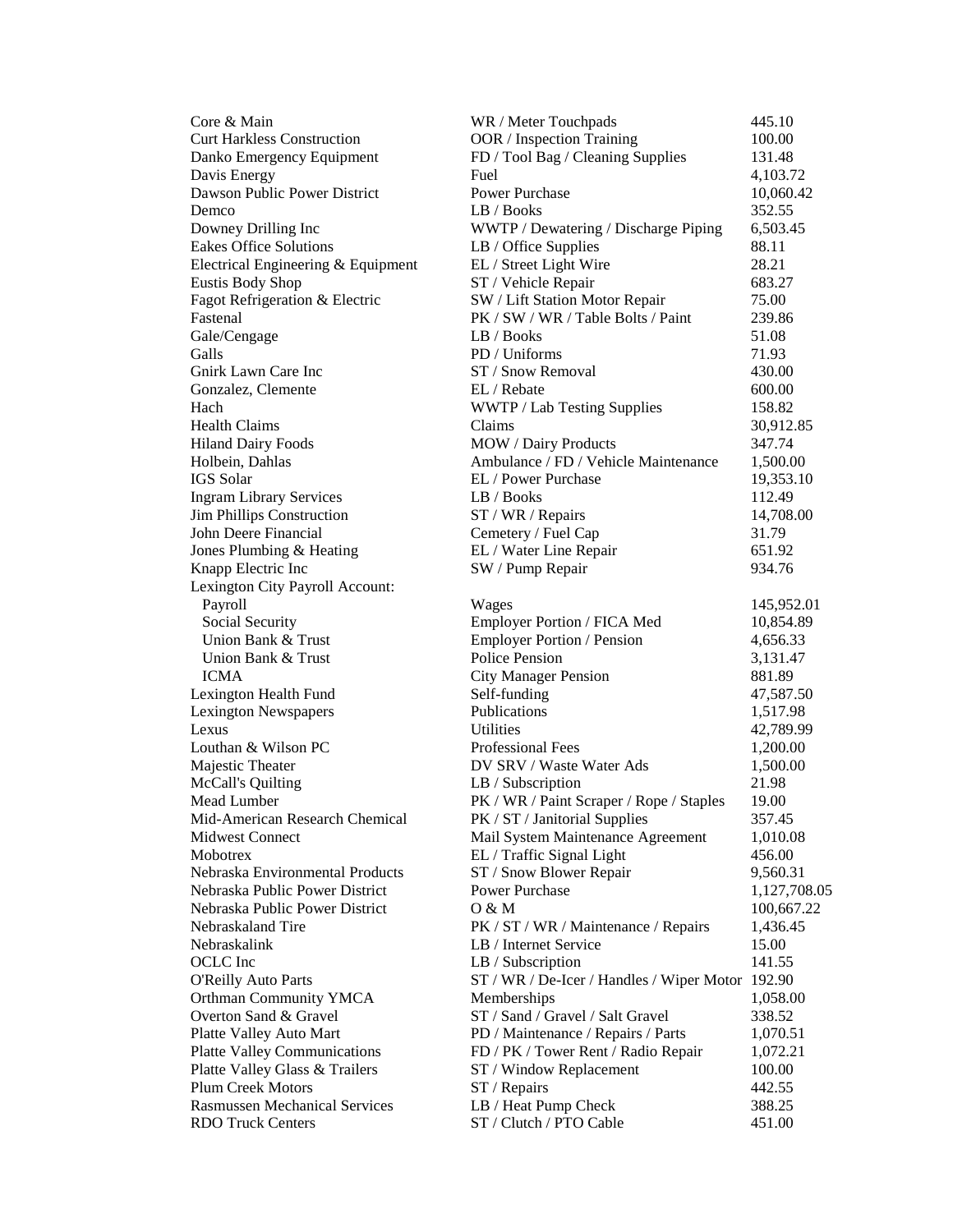| Real Simple                          | LB / Subscription                                      | 24.00        |
|--------------------------------------|--------------------------------------------------------|--------------|
| Rourke Educational Media             | LB / Books                                             | 713.35       |
| S & W Auto Parts                     | ST / Brake Fluid / JB Weld / Bulb / Gas<br>176.90      |              |
| Santiago, Ramon                      | 600.00<br>EL / Rebate                                  |              |
| <b>Service Master</b>                | City Hall / GGC / LB / Janitorial Services<br>5,115.30 |              |
| Spectrum                             | Cable Service<br>23.57                                 |              |
| <b>Sports Illustrated</b>            | LB / Subscription                                      | 35.00        |
| The North Platte Telegraph           | LB / Subscription                                      | 234.00       |
| TO Haas Tire Co                      | ST / SW / Tire Repair                                  | 93.18        |
| <b>Traffic Logix Corp</b>            | ST / Radar Sign Repair                                 | 180.00       |
| <b>Tyler Technologies</b>            | Transaction Fees / Utility Notification Calls 1,411.45 |              |
| <b>US</b> Foods                      | MOW / Food & Supplies                                  | 1,104.57     |
| <b>Utility Service Co</b>            | WR / Tower Maintenance                                 | 9,964.12     |
| <b>Verizon Wireless</b>              | Cell Phone Service                                     | 398.74       |
| Walmart                              | Council/DV SRV/LB/PD/PK/ST/SW/Spls                     | 420.82       |
| Woody, Sara                          | EL / Rebate                                            | 1,500.00     |
| <b>Bob's True Value</b>              | GGC / OC / Batteries / Keys / Tools                    | 50.39        |
| <b>Business Card</b>                 | Amazon / Loctite                                       | 27.89        |
| Dan's Sanitation                     | <b>Sanitation Fees</b>                                 | 31,356.25    |
| Davis Energy                         | Fuel                                                   | 727.18       |
| Downey Drilling Inc                  | WR / Well #14 / Pump Motor Repair                      | 6,082.62     |
| Electrical Engineering & Equipment   | WR / Wire                                              | 71.68        |
| FEH Billing Services                 | FD / Fire Equipment Fees                               | 50.00        |
| Gale/Cengage                         | LB / Books                                             | 121.32       |
| Great Western Bank-City Petty Cash   | PD/WWTP/Postage/Alterations/Registration 48.60         |              |
| <b>Health Claims</b>                 | Claims                                                 | 35,575.63    |
| Knapp Electric                       | AC / WWTP / Pump Repairs                               | 3,773.67     |
| Lexington, City of                   | <b>Franchise Fees</b>                                  | 87,362.41    |
| Lexington Newspaper                  | Publications                                           | 480.92       |
| Mead Lumber                          | WWTP / Caulk                                           | 7.58         |
| Monter, Doug                         | PK / Safety Glasses                                    | 276.00       |
| Nebraska Environmental Products      | $ST/$ Bearings                                         | 275.17       |
| Nebraskaland Tire Inc                | ST / Brakes / Rotation / Maintenance                   | 441.22       |
| Primary Electric                     | WWTP / Generator Repair                                | 1,130.81     |
| <b>Rasmussen Mechanical Services</b> | WWTP / Valve Repair                                    | 1,106.50     |
| <b>Service Master</b>                | <b>MOW</b> / Kitchen Floor Maintenance                 | 78.75        |
| TASC                                 | <b>Administration Fees</b>                             | 189.21       |
| TO Haas Tire Co                      | WR / Tire Repairs                                      | 39.48        |
| Village Uniform                      | GGC / Janitorial Supplies                              | 55.84        |
| Walmart                              | LB / PK / Supplies / DVD's                             | 80.74        |
|                                      | <b>TOTAL CLAIMS:</b>                                   | 1.801.410.88 |

**FINANCIAL REPORT:** Moved by Roberts, seconded by Salem, to accept the financial report for December 2018 as presented. Roll call. Voting "aye" were Vivas, Smith, Salem, Roberts, Fagot. Motion carried.

**CEMETERY REGULATIONS:** Pepplitsch reviewed a draft of updated cemetery operational rules and regulations. Following review and discussion, moved by Salem, seconded by Vivas, to approved the cemetery operational rules and regulations as presented. Roll call. Voting "aye" were Smith, Roberts, Vivas, Salem, Fagot. Motion carried.

**RESOLUTION:** Resolution No. 2019-01 was presented. Following discussing, moved by Roberts, seconded by Smith, to approve Resolution No. 2019-01. Roll call. Voting "aye" were Vivas, Salem, Smith, Roberts, Fagot. Motion carried.

## **RESOLUTION NO. 2019-01**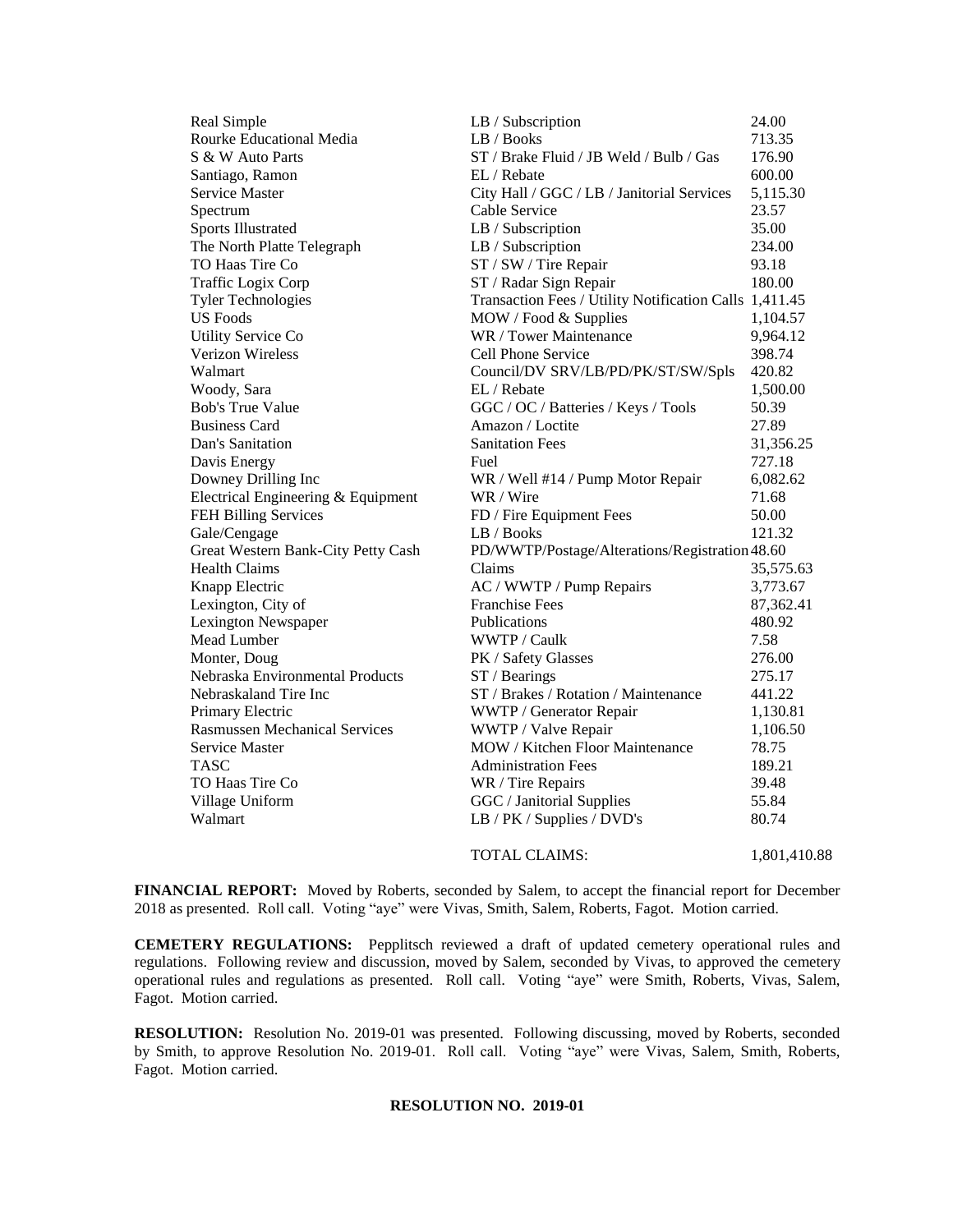# **A RESOLUTION APPROVING THE CERTIFICATION ADMINISTRATOR FOR THE LVFD SERVICE AWARD PROGRAM AND THE RESPONDERS INCENTIVE ACT.**

WHEREAS, the Lexington Volunteer Fire Department has designated Kerry Teetor as the Certification Administrator for the LVFD Service Award Program and the Volunteer Emergency Responders Incentive Act;

BE IT RESOLVED, by the Mayor and Council of the city of Lexington, Nebraska that Kerry Teetor is hereby approved as the Certification Administrator for the LVFD Service Award Program and the Volunteer Emergency Responders Incentive Act.

## **Passed and Approved this 22nd day of January 2019.**

**RESOLUTION:** Resolution No. 2019-02 was presented. Following discussing, moved by Smith, seconded by Vivas, to approve Resolution No. 2019-02. Roll call. Voting "aye" were Salem, Roberts, Vivas, Smith, Fagot. Motion carried.

#### **RESOLUTION NO. 2019-02**

# **A RESOLUTION APPROVING THE LVFD SERVICE AWARD PROGRAM AND VOLUNTEER RESPONDERS INCENTIVE ACT CERTIFIED MEMBER LIST FOR CALENDAR 2018.**

WHEREAS, the Lexington Volunteer Fire Department members must attain Certified status as defined by the LVFD Service Award Program AND the Volunteer Responders Incentive Act in order to participate in the programs.

BE IT RESOLVED, by the Mayor and Council of the City of Lexington, the following list of members have completed the certification requirements as determined by the Certification Administrator for calendar year 2018.

| Rex Adams             | David Berke            | <b>Bo Berry</b>      |
|-----------------------|------------------------|----------------------|
| Michael Boling        | Kristin Byrne          | Alfred Copper        |
| Gary Donnelson        | Kevin Dunn             | Darrel Dutro         |
| Matthew Fitzgerald    | Douglas Glaze          | Dahlas Holbein       |
| Dale Holbein          | Walter Hughan          | Kent Jergensen       |
| James Linch           | Mike Maloley           | <b>Robert Martin</b> |
| <b>Troy Moore</b>     | Lance Olsen            | Eldon Peck           |
| <b>Harrison Racek</b> | Chad Reutlinger        | Roger Reutlinger     |
| Jon Robles            | <b>Austin Roemmich</b> | Kerry Teetor         |
| Stephan Tuma          | Eldon Wheeler          | <b>Brad Worthing</b> |
| David Zlatkovsky      |                        |                      |

#### **Passed and Approved this 22nd day of January 2019.**

**APPOINTMENT:** Moved by Roberts, seconded by Vivas, to appointment Jed German to Citizens Advisory Review Committee to replace Marlin Johnson. Roll call. Voting "aye" were Smith, Salem, Vivas, Roberts, Fagot. Motion carried.

**APPOINTMENT:** Moved by Smith, seconded by Vivas, to appoint Riley Gruntorad to fulfill the remaining term held by Virgil Coryell on the Lexington Airport Authority. Roll call. Voting "aye" were Salem, Roberts, Vivas, Smith, Fagot. Motion carried.

**ROUNDTABLE DISCUSSION:** Pepplitsch stated he would send out a draft of a new Economic Development Sales Tax Program for discussion and possible special election in May 2019 or beyond.